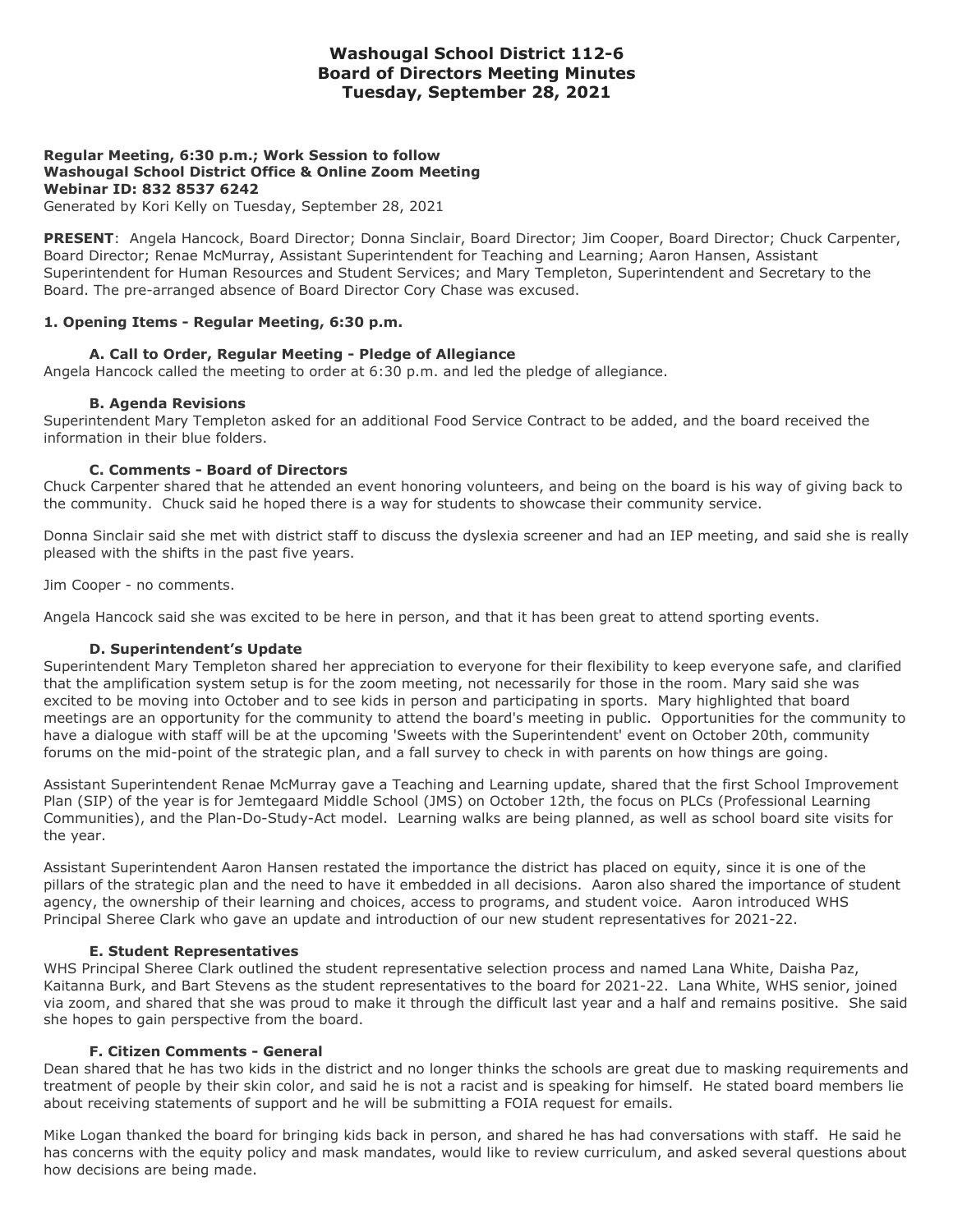Glenn Kinkaid said he has been a Washougal resident for 44 years, is a business owner, and said that kids are being failed by the school district and leave school without any skills. He said the country will not become socialist under his watch, he is not part of the proud boys, but civil war is coming. He shouted, swore, and threatened the board and staff.

John Latta, Washougal resident, spoke in support of the policy requiring everyone to wear masks while the pandemic continues. He shared that masks saves lives, and those who feel masks are against their personal beliefs are correct to seek other means, such as homeschooling to keep their children safe.

Derek Lawton shared that he wrestled and coached for Washougal, and quoted both Ronald Reagan and Abraham Lincoln. He stated that vaccines and masks are damaging kids and he will not continue to coach while mandates are in effect. He also said that masks depersonalize people, that's why Muslims, Arabs, and Islam use them.

Ellie called out individual staff and board members for hiding behind zoom, voicing their personal opinions, and patting themselves on the back. She said they will pay, and people will ensure all will be held accountable.

Melissa played audio clips, said she is not doxxing people, and she was here to get answers. She stated that the board is doing things without the consent of the people.

\*NOTE: An audience member continued to loudly ask for Melissa to put a mask on.

Patricia said masks offer little protection, cited several studies, and said it is a false feeling of protection. She said there is no reason to mask in the middle of an outbreak.

Wendi Moose, district parent, joined via zoom and thanked the board for following the mandates, shared that COVID rates are lower in districts with mask mandates, which will allow us to stay open. She said others are inviting hate groups and harassing board members, singling some board members out, have attributed her (Wendi's) words to a board member, and that things are getting worse every meeting.

Washougal Moms submitted written public comment stating that forcing masks is considered suffocation, stated that board members are violating the Open Public Meetings Act and board policy, suggested that meetings be moved to a larger space, said the COVID shot contains poisons, and attached RCW 69.77.050 - Informed Consent.

### **2. Consent Agenda**

Board members received and reviewed these documents in advance of the meeting.

## **A. Minutes (September 14, 2021)**

### **B. Accounts Payable**

Vouchers audited and certified by the auditing officer as required by RCW 42.24.080, and those expense reimbursement claims certified as required by RCW 42.24.090, have been recorded on a listing which has been made available to the board. As of this date the board, by a unanimous vote, does approve for payment those vouchers included in the below list and further described as follows:

General Fund Warrant Numbers 246834-246848, totaling \$16,669.44 (Pay date 9-22-21) Warrant Numbers 246849-246849, totaling \$600.00 (Pay date 9-22-21) Warrant Numbers 246850-246850, totaling \$288,121.00 (Pay date 9-29-21)

Capital Projects Fund Warrant Numbers 4547-4547, totaling \$60,562.00 (Pay date: 9-29-21)

### **C. Payroll (Pre-Authorization September 2021)**

### **D. Personnel**

Appointments: Cady O'Brien, Para, CRGE, effective 9/13/21 Kathy Holloway, Para, WHS, effective 9/13/21 Rhonda Nester, Para, WHS, effective 9/27/21 Melissa Nickels, Assistant Volleyball, JMS, effective 9/7/21 Bethany Pitts, Playground Asst, JMS, effective 9/10/21 Marianne Harte, Health Room Assistant, CHS/CCMS, effective 9/14/21 Rian Davis, Teacher, CCMS, effective 9/8/21 - 6/15/22 Lukas Johnson, Teacher, WHS, effective 9/8/21 - 6/15/22 Tabitha Johnston, Teacher, WHS, effective 9/8/21 - 6/15/22 Emily Conroy, Teacher, JMS, effective 9/8/21 - 6/15/22 Katie Agee, Secretary, CCMS, effective 9/20/21

#### Resignations: